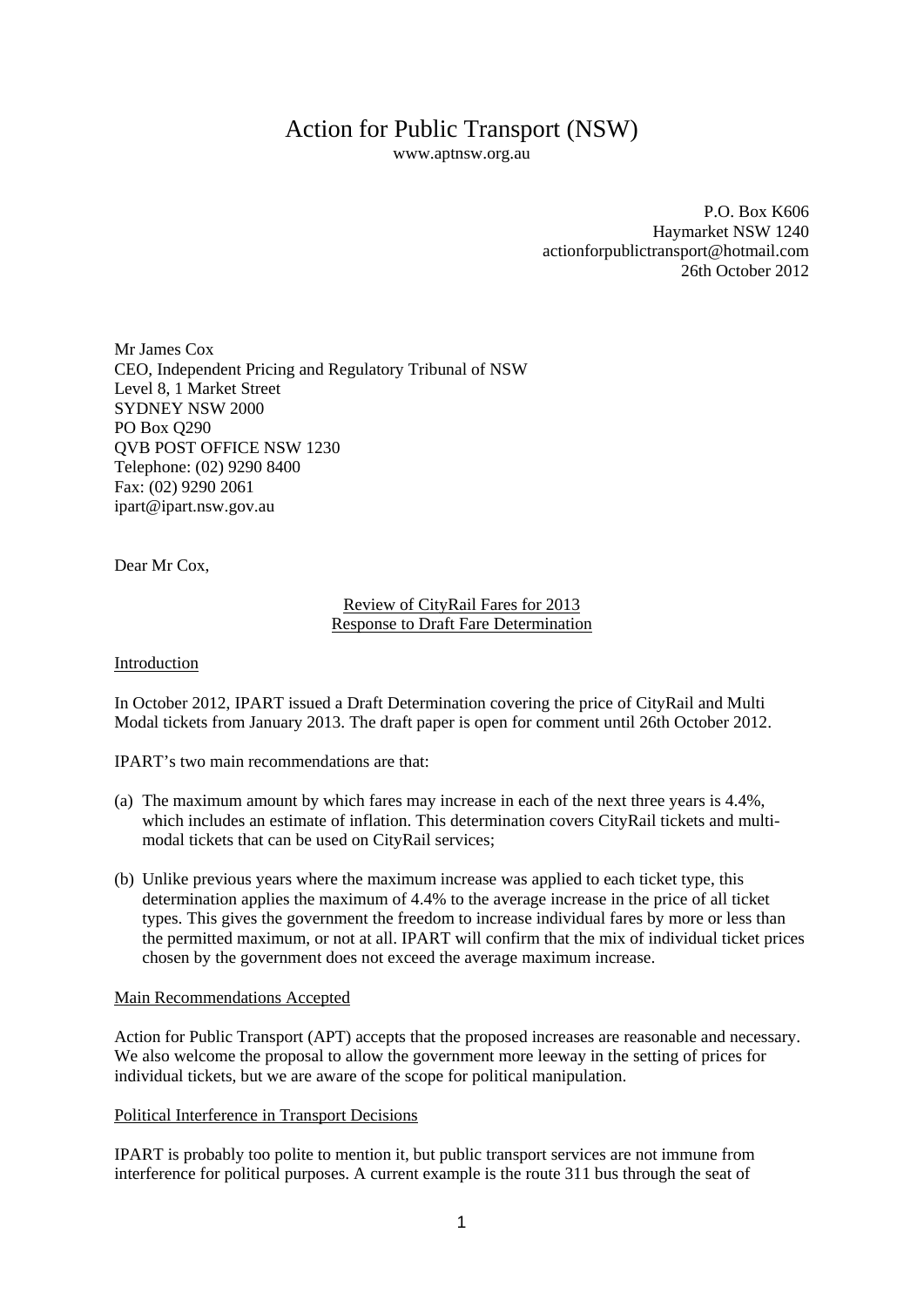Sydney, recently vacated by Clover Moore. The by-election is on Saturday 27th October. An improved service on the route 311 starts on Sunday 28th, something for which Ms Moore fought long and hard and, ultimately, unsuccessfully. Political? Or coincidence?

We could mention the former high-level CityRail manager, the wall of whose office was adorned with a map of Sydney showing the railway lines and the state electorates. Artistic cartography?

When CityRail delivers its list of proposed individual fares, IPART needs to examine whether any of the fares show signs of being politically motivated.

### New Opal Smartcard Ticket

APT accepts IPART's rationale in giving the government freedom in how fares are transferred to the new Opal cards. However we, like IPART, are very much in the dark about what tickets and fares will be offered on the new card. As we have mentioned many times before, the Public Transport Ticketing Corporation (PTTC) or whoever is designing the system now, is behaving like a secret society. The last "news" on the web site is dated 25th October 2011 – twelve months ago, and the page was last updated on 2nd July 2012.

PTTC's last communication with APT was a meeting on 18th June 2009.

A look at the gocard pages on the Translink web site for Brisbane will reveal paragraphs on:

- Off peak discount
- Frequent user discount
- Caps on Senior and Pensioner Concession travel
- Free event travel
- The difference between a journey and a trip

Similarly, the myki pages on the PTV web site for Melbourne explain:

- Daily caps
- Weekend and public holiday daily caps
- Early bird discounts
- Myki Visitor Pack

None of this type of information has been revealed to the Sydney public, and the Opal card is supposed to be introduced on the ferries before Christmas.

#### Need for a Cheap, Inner-Zone, Multi-Mode Day Pass

We have had years of rhetoric about the importance of getting people out of their cars. "The State Plan: A New Direction for NSW", issued in November 2006, set this as a clear goal. The simpler MyZone system in April 2010 was a help, but it didn't go far enough, and nothing has been done since

One factor in a person's choice of transport is the availability of a fare payment system which is relatively cheap and simple to understand. Habitual motorists are often reluctant to uses buses and trains because they perceive the total experience to be too complex. A low-priced MyMulti Day Pass would have the simplicity required to make occasional use of "the system" attractive to regular motorists. An uncomplicated ticket would also appeal to tourists.

This practical measure would help to transform the rhetoric into reality.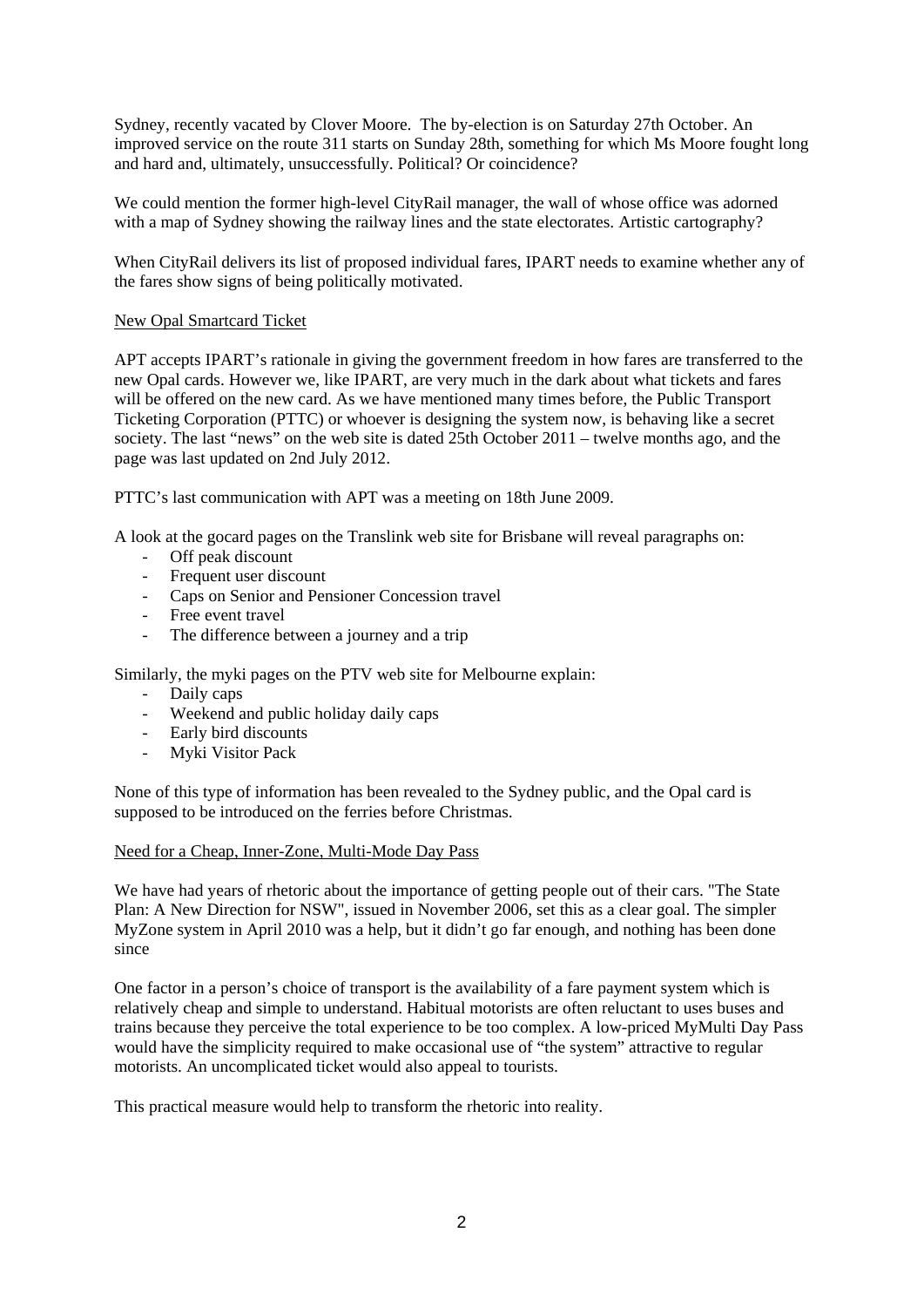### MyMulti Day Pass

From the beginning of the MyZone system in April 2010 there have been three MyMulti weekly (and periodical) tickets for the MyMulti1, MyMult12 and MyMulti3 areas. However, there has only ever been one MyMulti Day Pass, and it covers the whole MyMulti3 area. The failure to have a Day Pass for the MyMulti1 area in particular, and also the MyMulti2 area, was brought to the attention of the Minister on the day that MyZone was announced in February 2010, but nothing was ever done.

The current prices for these tickets are: MyMulti1 weekly – \$43 MyMulti2 weekly – \$51 MyMulti3 weekly – \$60 MyMulti Day Pass – \$21

A MyMulti1 Day Pass would be ideal for the person needing to visit a few places on the same day say, from home at Ashfield to Bondi Jct on the train, return to Ashfield but stopping off at Town Hall on the way home. There are several ticketing options, all of them requiring the traveller to queue up at least twice. Remember that a break of journey is not allowed on a single or return ticket.

| Return Ashfield to Bondi Jct (before 9 am) | \$8.40 |
|--------------------------------------------|--------|
| Return Ashfield to Bondi Jct (after 9 am)  | \$5.80 |
| Single Ashfield to Bondi Jct (any time)    | \$4.20 |
| Return Ashfield to Town Hall               | \$8.40 |
| Return Town Hall to Bondi Jct              | \$6.80 |
| Single Bondi Jct to Town Hall              | \$3.40 |
| Single Town Hall to Ashfield               | \$4.20 |

Our traveller, therefore, has a choice of several ticket options ranging between \$10.00 and \$12.60, if he or she is savvy enough to know them all. And this is without venturing onto a bus.

It should not be so expensive, or so complicated.

Melbourne's current MetCard offers all-day travel in Zone 1, which includes nearly all of the tram network (and buses and trains within that Zone) for \$7.60. MetCards will no longer be available from December 2012. The replacement myki card offers all day travel in Zone 1 for \$6.56 and in Zones 1 and 2 combined for \$11.08. Zone 2 extends to Frankston (44 km), Stony Point (64 km), Werribee (32 km), and Sunbury (38 km).

Sydney needs a new inner-zone Day Pass, and we need it by January. We do not want to hear the response that the new smartcard will solve all these problems. Maybe it will, but that has been the official response for over ten years, and we can't wait any longer.

Providing a new ticket is not a herculean task. In the past decade we have seen many miracles – fare harmonisation, ticket portability, multi-mode tickets, simpler fare structures, "cross-border" bus routes, and standard contracts. The impossible can be done again.

IPART has even paved the way for this miracle by giving the government the ability to create new ticket types. Section D.3.3 (Other fare changes) and Section D.4.1 (Adding and removing fares), both on page 104, specifically give the government the power to introduce new ticket types, under certain conditions.

We recommend that IPART offer this to the government as an "unsolicited proposal" so that it can be approved and implemented quickly.